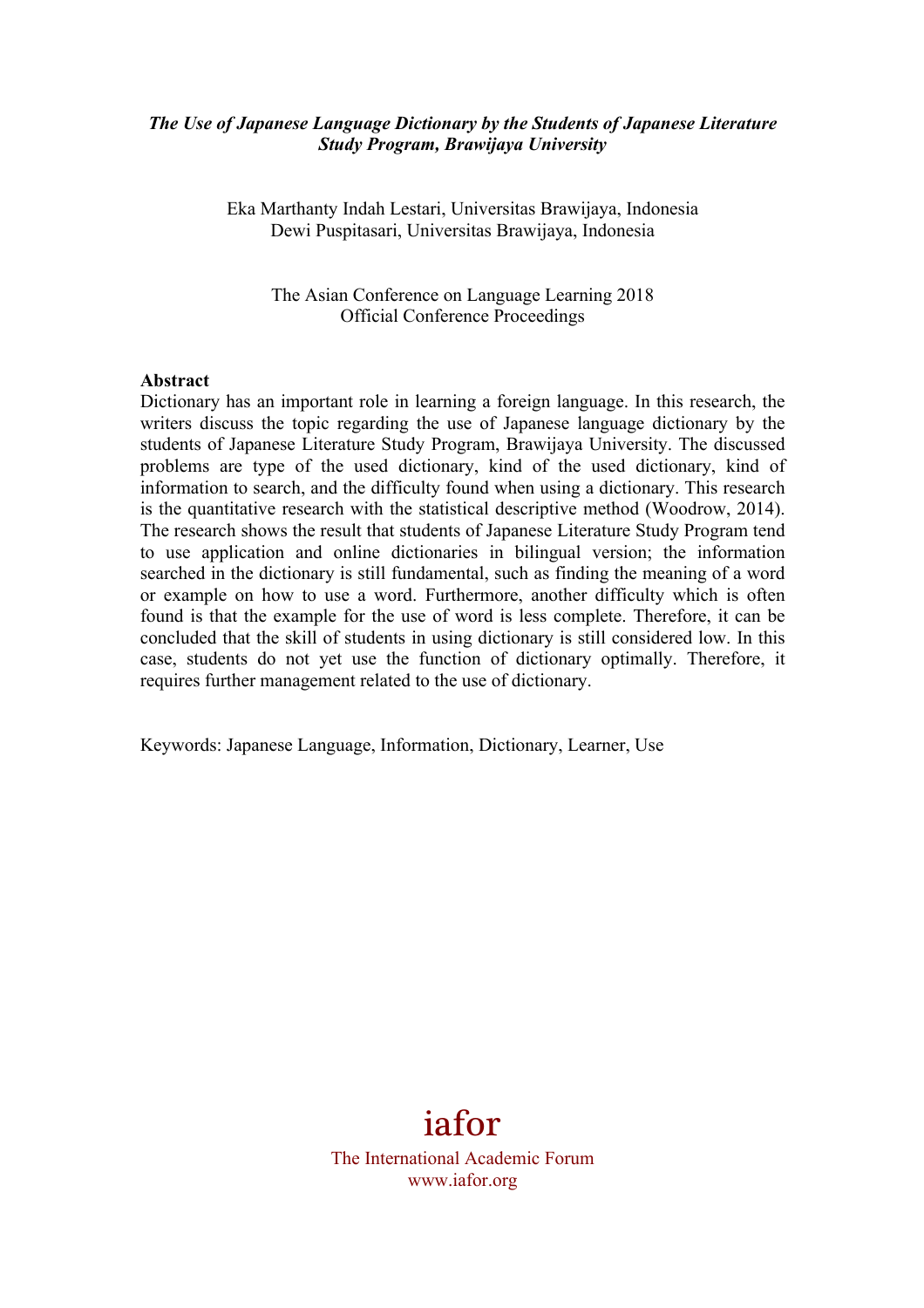## **1. Introduction**

The acquisition of foreign language can be with the use of a learning media, such as dictionary. *Dictionaries are considered good companions to language learners, especially to second or foreign language learners because dictionaries can provide a quick and direct access to the meaning of an unknown word* (Tseng, 2009). The definition of dictionary according to Kirkness (in Davies & Elder, 2004) is *an essential source, if not indeed the principal source, of information on language for all members of literate societies who might have questions on any aspect of the form, meaning, and/or use of a word or words in their own or in another language.* The research about the importance of dictionary for English learners attracts the language teachers in the last decade (Şevik, 2014). The research about the use of dictionary can contribute to the improvement of dictionary design and solve problems found in learning foreign language. Based on the assumption, the writers are interested to discuss the topic about the use of dictionary in this research. It can be said that there are only few researches about the use of dictionary by Japanese language learners in Indonesia to 2017. Based on the experience of writers as Japanese language teachers, there is a tendency of students in using less suitable vocabularies in learning the language skill courses (reading, writing, listening, and speaking). It is caused by the lack of knowledge about how to search vocabularies and use them according to the context.

The problems related to the use of dictionary by Japanese language learners in Japanese Literature Study Program of Brawijaya University are as follows:

- 1. What are the types of dictionaries used by students of Japanese Literature Study Program of Brawijaya University and their reasons for choosing them (paper dictionary, electronic dictionary, online dictionary, and application dictionary)?
- 2. What are the kinds of dictionaries used by students of Japanese Literature Study Program of Brawijaya University and their reasons for choosing them (monolingual vs bilingual)?
- 3. What is the kind of information searched in the dictionary?
- 4. What are the difficulties found by students when using dictionary?

The foreign language learners whose their mother languages do not have *kanji* will find more challenge when learning Japanese language. When searching the meaning of a word in the dictionary, there will be some stages; the learners must know how to read kanji first, convert the word into dictionary form (*jishokei*), and they finally can look for the meaning of word and adjust it with the context. It is certain challenge for foreign learners, particularly Indonesian students, when learning Japanese language.

Based on the aforementioned problem formulation, this research aims to conduct an investigation related to:

1. Type of dictionary used by students of Japanese Literature Study Program, Brawijaya University, and their reasons for choosing certain dictionary types. In this case, the writers wish to know the tendency and variation of dictionary type chosen by the students.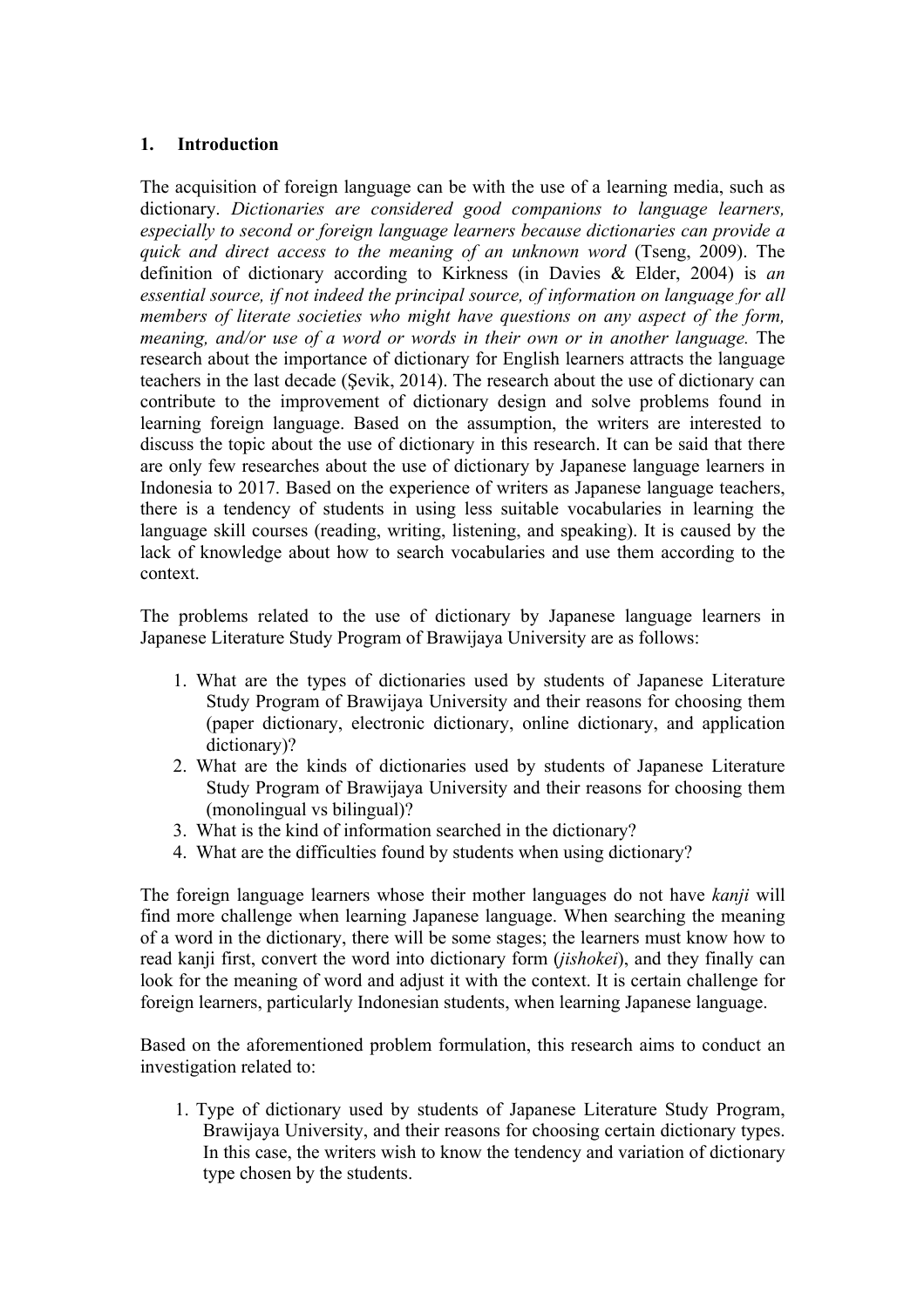- 2. Kind of dictionary used by students of Japanese Literature Study Program, Brawijaya University. From this problem, the investigated aspects are tendency and variation in choosing dictionary type by the students.
- 3. Kind of information searched in the dictionary. Whether or not the students know kind of information which can be found in a dictionary (besides the meaning of word) is investigated in this section.
- 4. The difficulties found by students when using a dictionary. In this case, the writers wish to know several difficulties faced by students in using dictionary.

The writers wish to investigate the behaviour of students related to the use of dictionary. The result of this research shows whether or not the students of Japanese Literature Study Program, Brawijaya University have an adequate skill in using dictionary, as well as what needs to be improved or directed by the teachers related to the use of dictionary. The result of this research will be followed up to improve the skill of students in using dictionary.

# **2. Previous Researches**

Previous researches about the use of several kinds of dictionaries were conducted by Al-Darayseh (2013), Hamouda (2013), Koca, Pojani, & Jashari-Cicko (2014), Şevik (2014), and Al-homoud  $& Arabia (2017)$ . The problems discussed in some researches are kind and type of dictionary used by foreign students in learning English (English as a Foreign Language); frequency of the use of dictionary; information searched in the dictionary; and difficulty when using dictionary. The used method is quantitative and/or mixed methodology with the instruments of questionnaire and interview. From those researches, it is known that some learners tend to use electronic and online dictionaries in bilingual version based on frequency of the use of dictionary. Furthermore, the most searched kind of information in the dictionary is the meaning of word. Another information is related to pronunciation and word form. From these researches, it is known that the learners are not given lesson on how to use dictionary, so they find some difficulties when looking for information in the dictionary.

The research focused on the use of electronic and online dictionaries was conducted by Tseng (2009) and Dashtestani (2013). Dashtestani (2013) stated that the participants in his research stated a positive thing about using the electronic and online dictionaries, despite finding some difficulties and challenges, such as the lack of training in using electronic and online dictionaries, choosing a less suitable dictionary, and the lack of facility provided in the class. Meanwhile, Tseng (2009) stated that most of participants agreed that they were able to use the bilingual online dictionary (Yahoo!) to get the information they wanted to know. Besides, the level of satisfaction in using a dictionary is very high. However, half of the participants stated that they often used this kind of dictionary since they do not get internet access. Therefore, in the class, the participants tend to choose a dictionary in form of a book and electronic dictionary.

Some researches refer to the use of English dictionary as a foreign language. The writers with a background as learners and teachers of Japanese language are interested to know whether or not the cases found in some researches are also found in Indonesian students learning Japanese language. The research about the use of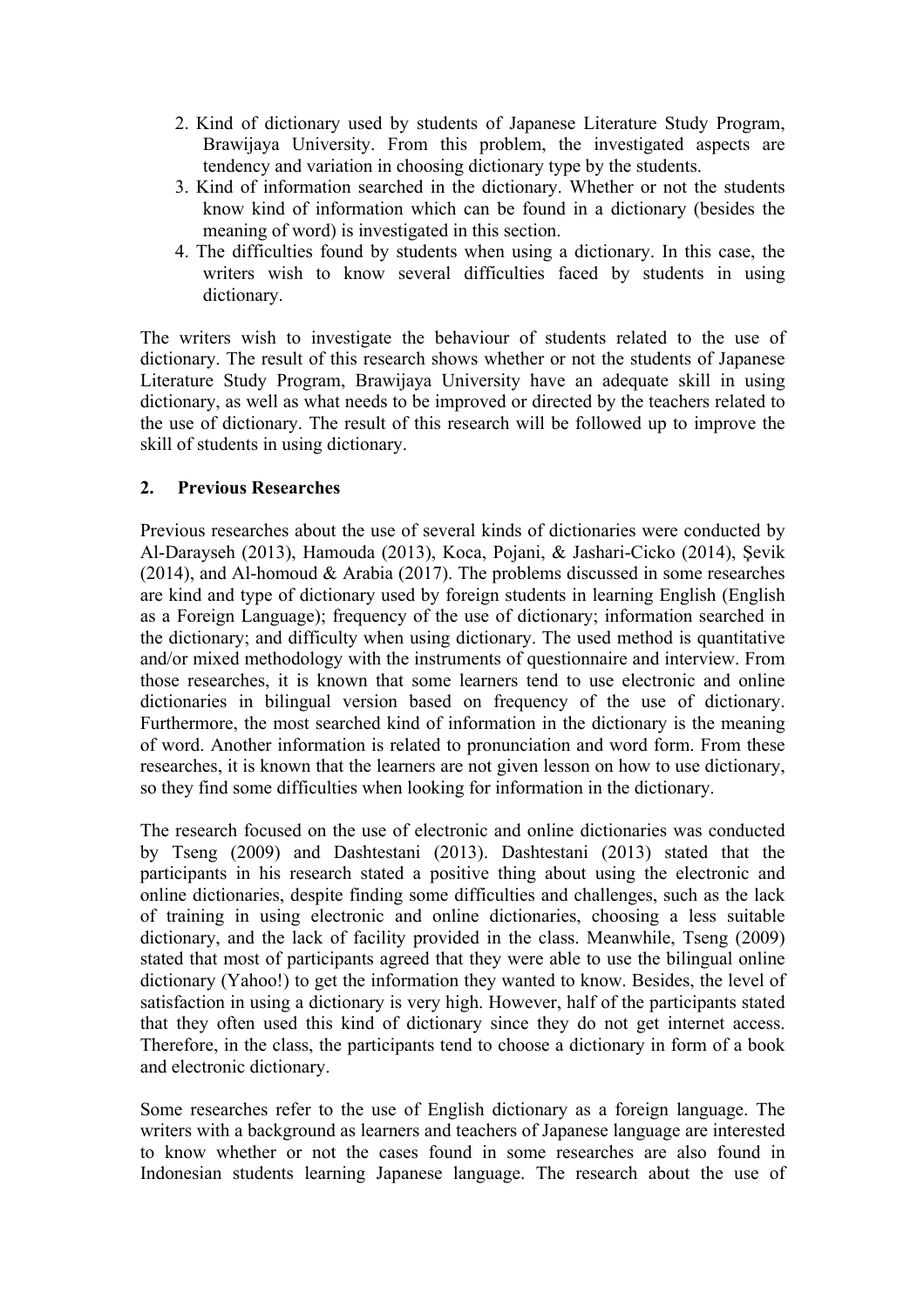Japanese language dictionary by the foreign speakers is not yet conducted frequently now. Some researches about this topic were conducted by Shojiue (2006), namely the use of dictionary by Japanese language learners at intermediate and top levels and the problems faced by the learners. The discussed problem is a kind of dictionary used by Japanese language learners and the problems in using a dictionary. Therefore, Shojiue (2006) wished to know the cause of problems. The used method is questionnaire for the learners of Japanese language at intermediate and top levels in Hokkaido University in which their mother languages are Korean, Chinese, Portuguese, Indonesian, and Urdu languages. There are 17 (seventeen) questions in the questionnaire, containing the history about the use of dictionary and kind and type of the used dictionary. The research shows the result that (1) all participants use bilingual dictionary. However, participants learning Japanese language more than 5 (five) years also use the monolingual dictionary (*kokugo jiten*). Besides, it is known that the participants tend to use electronic dictionary; (2) these two dictionary types (monolingual and bilingual dictionaries) have the same tendency in which there is no explanation about word pronunciation, kanji without *furigana*; explanation about the meaning of word and how to use it is not enough.

Suzuki (2012) discussed a research about the use of dictionary by foreign students in Japanese Language Program Tokyo University of Foreign Studies by distributing questionnaires to 117 participants and interview to 8 (eight) participants. Suzuki (2012) stated two important things from his research, namely (1) that teachers must consider training to make learner skillful in using dictionary; (2) the improvement of dictionary quality used by learners of Japanese language by providing many examples for the use of word in sentence. Besides, there are researches by Tanaka (2015) about how to use dictionary in the process of writing a text in Japanese language by Chinese students. Although this research is more specific than some previous researches, the obtained result shows a similarity in which the tendency of how to use electronic and bilingual dictionaries.

Some researches explained in this subchapter will be used as references in conducting this research. The problem discussed in this research is adopted from previous researches. The writer found the similar problems discussed in previous researches about the use of dictionary, such as type and kind of the used dictionary, information searched in the dictionary, and the difficulty in using dictionary. The difference from some previous researches is in the participants involved in the research, Indonesian students learning Japanese language in Indonesia.

# **3. Methodology**

This research is quantitative research with the statistical descriptive method, in which the instrument of research is questionnaire in which this method was also used by Tseng (2009), Al-Darayseh (2013), Şevik (2014), Dashtestani (2013), Koca et al. (2014), and (Al-homoud  $\&$  Arabia (2017). The questionnaire is used with the considerations as stated by Gillham (2000), namely (1) to save time and cost; (2) to get much information from many people in a short time; (3) the result of questionnaire in form of closed question which can be immediately processed for the analysis; (4) the absence of pressure for participants to answer questions; (5) the confidentiality of participant data; and (6) the standardization of questions asked to all participants. Therefore, in using questionnaire, the writers understand the general description about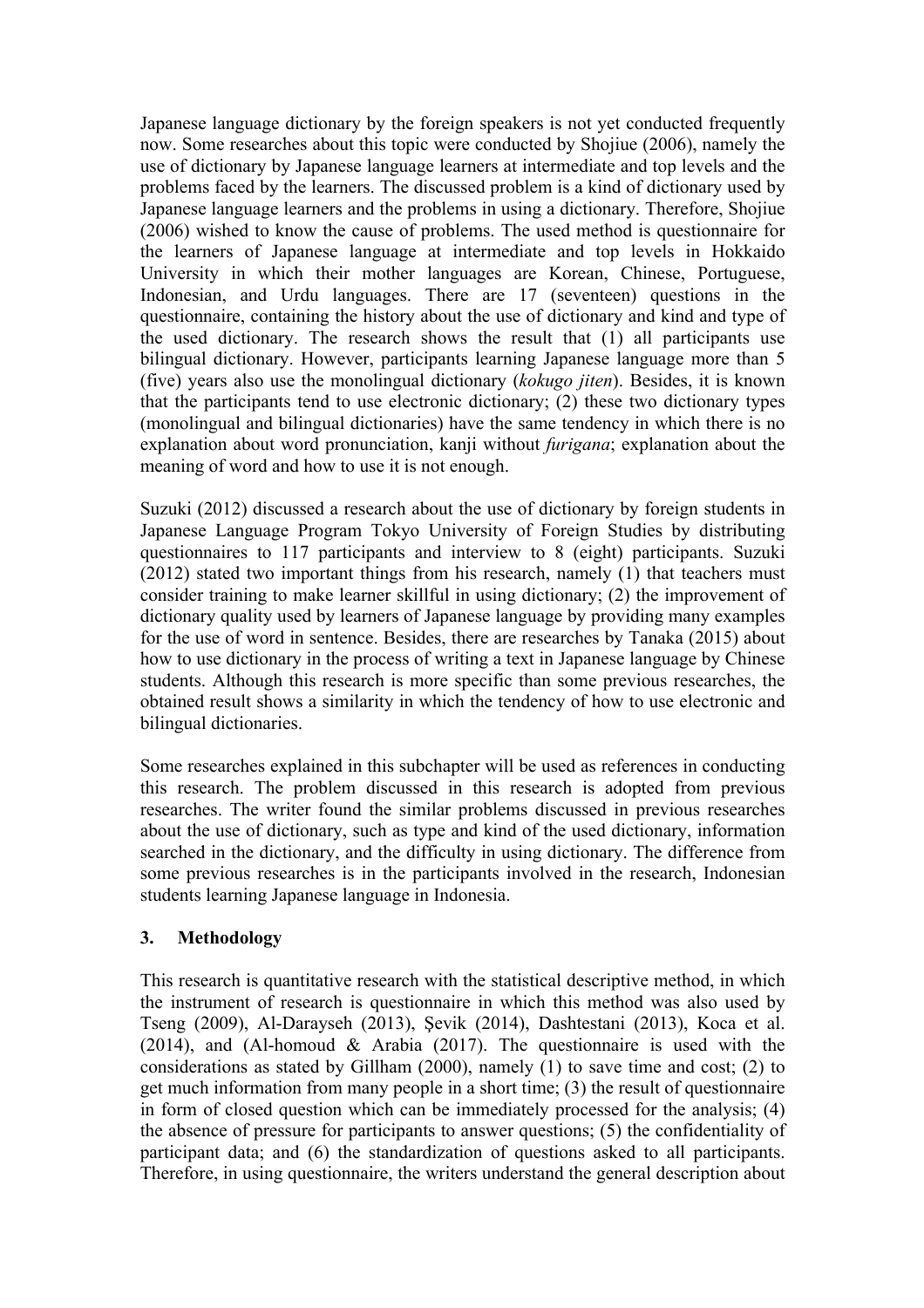the use of dictionary among students of Japanese Literature Study Program of Brawijaya University.

## **3.1 Participants**

Total students are 606 (State Minister for Research and Technology, 2017). The questionnaires are not distributed to all students, but only to samples of students. Total sample is obtained by applying formula of Slovin in which the accuracy rate is 95% and margin of error is 5% (in Wiyono, 2011).

$$
n = \frac{N}{1 + Ne^2}
$$

Explanation:

*n*: number of sample

N: number of population

e: error tolerance

The following is calculation for number of student samples from Japanese Literature Study Program of Brawijaya University involved in this research.

| n | N<br>$1 + Ne^2$ | 606<br>$1 + (606)(0.05)^2$ |
|---|-----------------|----------------------------|
|   |                 | 606                        |
|   |                 | $1 + (606)(0.0025)$        |
|   |                 | 606                        |
|   |                 | $1 + 1,515$                |
|   |                 | 606                        |
|   |                 | 2,515                      |
|   |                 | $= 240.95$                 |
|   |                 | = 241                      |

**Formula 1. Calculation for Number of Student Samples**

Based on the aforementioned calculation, there are 241 students to get questionnaire. The number includes the students from three classes (2017, 2016, and 2015) who are still active in the study.

# **3.2 Questionnaire**

There are two questions asked in questionnaire, namely closed and open questions. The closed questions are made by applying Likert scale (in Woodrow, 2014). Meanwhile, open questions are used to obtain information in which the possible variation of answer from participants cannot be accommodated by the closed questions. It is in accordance with the questions stated by Dornyei (2011). The writer uses the list of questions in questionnaire stated by Suzuki (2012), Al-Darayseh (2013), Dashtestani (2013), Hamouda (2013), Şevik (2014), Koca et al. (2014), Alhomoud & Arabia (2017) adjusted to the characteristics of Japanese dictionary.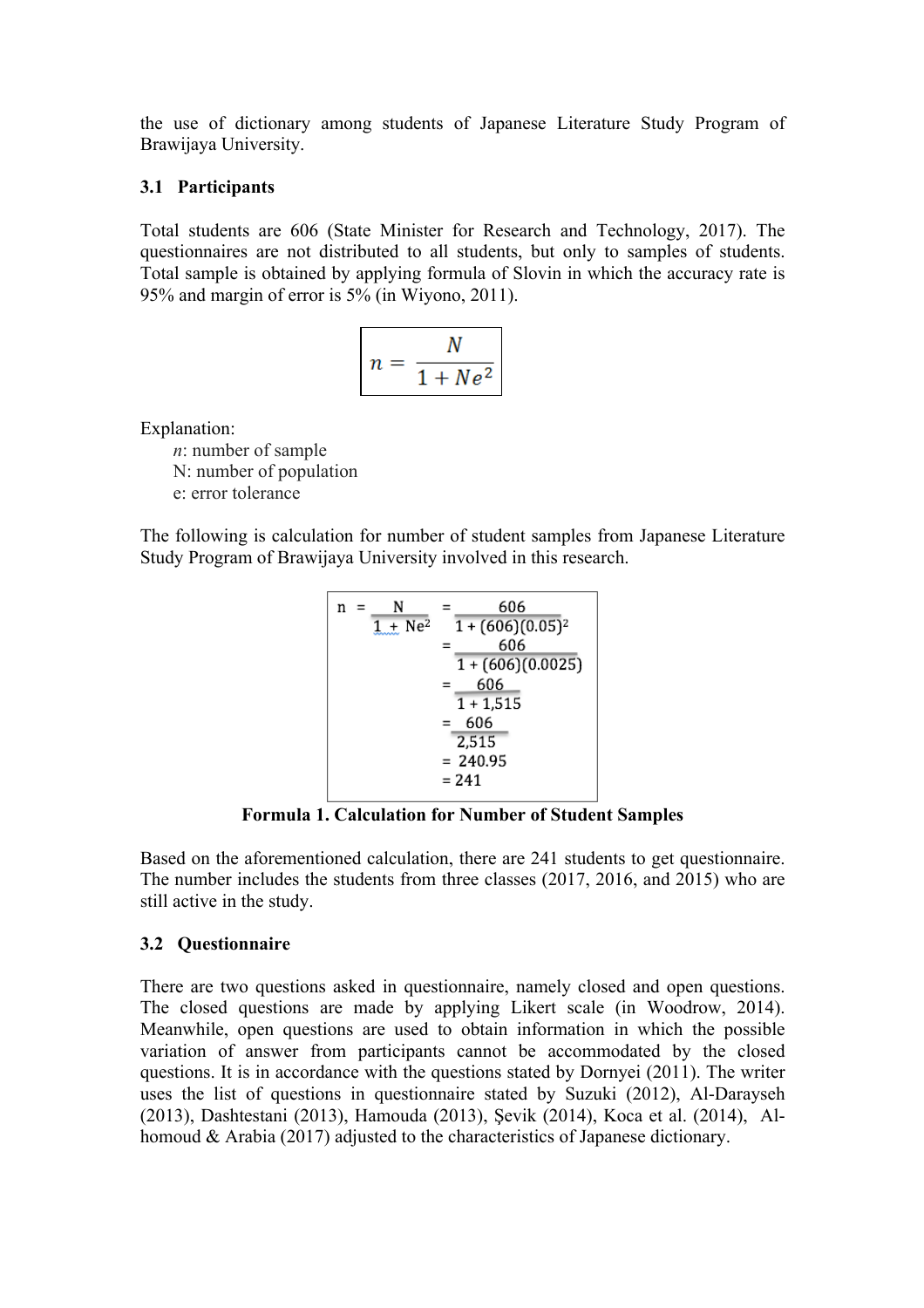The components of question in the questionnaire consist of four aspects, namely (1) type of dictionary used by students; (2) kind of dictionary used by students; (3) kind of information searched in the dictionary; and (4) difficulties when using dictionary. Besides, open questions related to four aspects above are also asked. The modification of questions which the writers asked passed the validation process by the Native Speaker.

# **3.3 Data Collection and Analysis**

Data were collected by distributing questionnaires to 241 students for one week from 5 to 12 February 2018. From all incoming questionnaires, it is known that only 235 questionnaires were valid. It was caused by the technical mistake and carelessness of students when filling questionnaire. All valid questionnaires were counted with SPPS Statistics v23 program. All data were inputted into SPSS Statistics since the statistical descriptive analysis was performed to see the average value indicating the use of dictionary by students. Therefore, the information related to tendency and variability was obtained (Woodrow, 2014).

The obtained statistical data were used as the basis to analyze problem in this research which was also related with the experience of writers as teachers. From the relevance, the factors affecting the data tendency can be known. Besides, the data variation and the influencing factor can be known. Therefore, besides the data tendency, another data variation can be known.

# **3. Research Result**

The result of questionnaire consisting of four sections is elaborated in this section. First section is about the type of dictionary used by students of Japanese Literature Study Program of Brawijaya University. The writers asked about what type of dictionary used by students, including printed dictionary, electronic dictionary, application dictionary, and online dictionary. Besides, the writers also asked open question about the reason for choosing dictionary type, including the category of "frequently" and "always" and name of the used dictionary. Table 1 about type of dictionary used by students is as follows:

| <b>Descriptive Statistics</b> |     |      |            |        |                          |  |  |  |
|-------------------------------|-----|------|------------|--------|--------------------------|--|--|--|
| Point                         | N   | Min  | <b>Max</b> | Mean   | Std.<br><b>Deviation</b> |  |  |  |
| I use the printed dictionary  | 235 | 1.00 | 5.00       | 2.3106 | .87785                   |  |  |  |
| I use electronic dictionary   | 235 | 1.00 | 5.00       | 1.3489 | .76064                   |  |  |  |
| I use application dictionary  | 235 | 1.00 | 5.00       | 4.4723 | .72374                   |  |  |  |
| I use online dictionary       | 235 | 1.00 | 5.00       | 3.4979 | 1.01010                  |  |  |  |
| Valid N (listwise)            | 235 |      |            |        |                          |  |  |  |

**Table 1. Type of the used dictionary**

From Table 1, it is known that the use of dictionary in form of book belongs to the category of seldom used by the students with average use of 2.31. Furthermore, electronic dictionary belongs to the category of never or seldom used with the average use of 1.34. Meanwhile, application dictionary belongs to the category of often or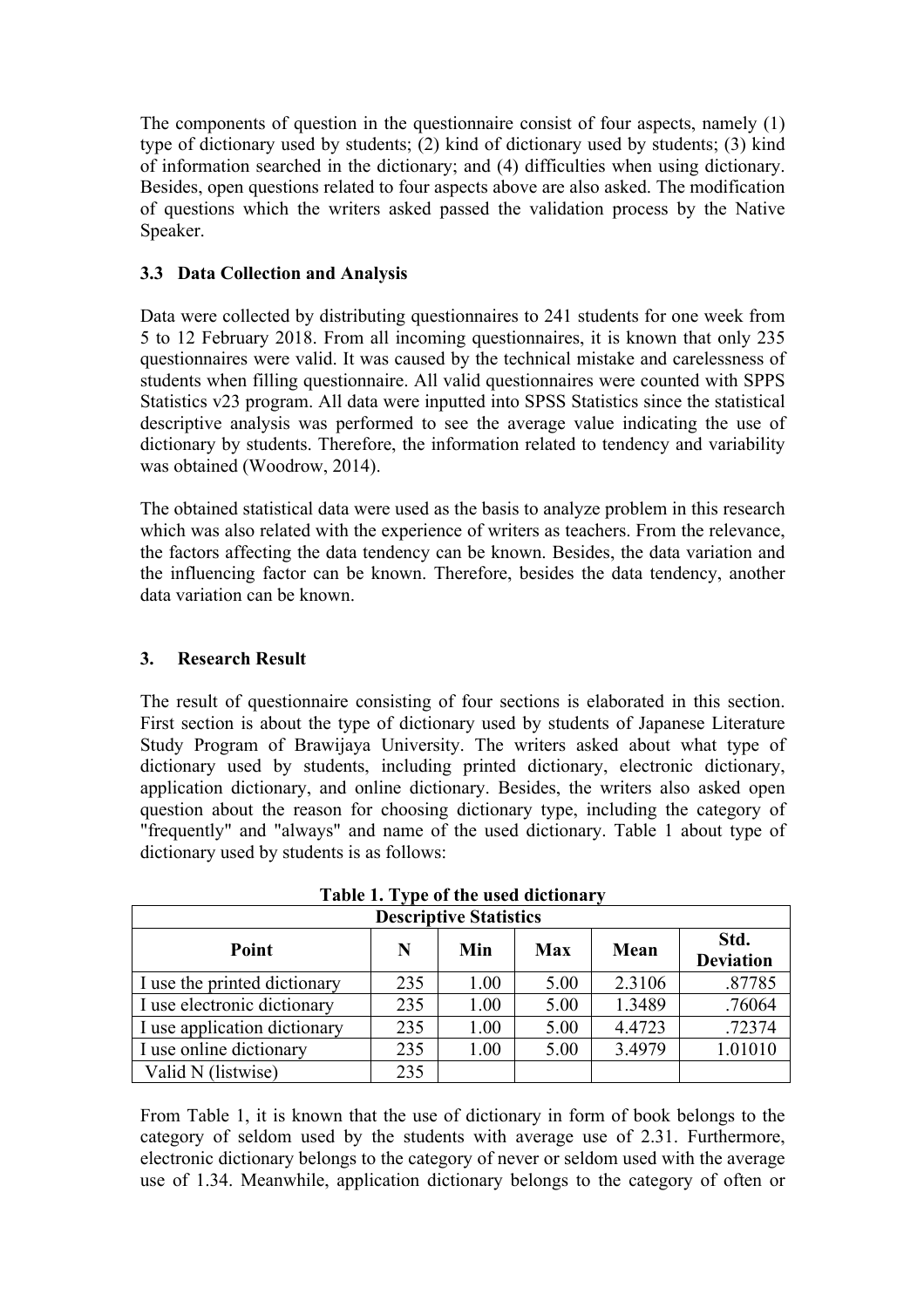always used with the average use of 4.47. It is the dictionary type frequently used. In second position, dictionary type in the category of often or seldom used is online dictionary with average use of 3.49. The reason for choosing application and online dictionaries is that they are considered more practical than other dictionary types. Practical in this case means that this dictionary can be installed or accessed on the internet via mobile phone or notebook. Therefore, they are easy to be used everywhere and everytime.

The used dictionaries are (1) The printed dictionary, such as **Sakura, Kamus Saku Gramedia, Kamus Saku Gakushudo, Kamus Evergreen,** and **Kamus Kenjimatsura**; (2) Electronic dictionary, such as **Alfalink**; (3) Application dictionary, such as **Akebi, Takoboto, Shirabe Jisho, Kotoba, JED, JLPT Goi, Jisho, Yomiwa,** and **Obenkyou**; (4) Online dictionary, such as **Bing Translate, Google Translate, Kotobank, Weblio,** and **Line Dictionary**.

For second section, the writers conducted a survey about the kind of dictionary used by students. List of the asked questions includes the use of bilingual and monolingual dictionaries. Table 2 is as follows: Kind of dictionary used by students.

| <b>Descriptive Statistics</b>                                              |     |      |      |        |        |  |  |
|----------------------------------------------------------------------------|-----|------|------|--------|--------|--|--|
| Std.<br>Min<br>N<br><b>Max</b><br>Point<br><b>Mean</b><br><b>Deviation</b> |     |      |      |        |        |  |  |
| I use bilingual dictionary                                                 | 235 | 1.00 | 5.00 | 4.3447 | .90365 |  |  |
| I use monolingual dictionary                                               | 235 | 1.00 | 5.00 | 1.7319 | .92937 |  |  |
| Valid N (listwise)                                                         | 235 |      |      |        |        |  |  |

**Table 2. Type of the used dictionary**

It is known that bilingual dictionary belongs to the category of often or always used with the average use of 4.34. Bilingual dictionary here includes Japanese language -Indonesian language and Japanese language - English dictionaries. Meanwhile, monolingual dictionary belongs to the category of seldom or never used with the average use of 1.73. The reason for choosing the kind of dictionary which is always or often used is that it is easier to be understood since the explanation of vocabularies uses mother language (Indonesian language) or English. However, some questionnaires state that monolingual dictionary is required when bilingual dictionary cannot explain the meaning of word in details.

For third section, the writers asked questions related to the kind of information searched in the dictionary. The list of questions includes the possibility which the writers considered done when using dictionary. Table 3 is as follows: Kind of information searched in the dictionary.

| <b>Descriptive Statistics</b>                   |     |      |      |        |         |  |  |  |
|-------------------------------------------------|-----|------|------|--------|---------|--|--|--|
| Deviation<br><b>Max</b><br>Point<br>Mean<br>Min |     |      |      |        |         |  |  |  |
| Searching meaning of word                       | 235 | 1.00 | 5.00 | 4.6255 | .57381  |  |  |  |
| Searching pronunciation of                      | 235 | 1.00 | 5.00 | 3.1106 | 1.06443 |  |  |  |
| word                                            |     |      |      |        |         |  |  |  |
| Searching how to read a word                    | 235 | 1.00 | 5.00 | 3.8553 | .95872  |  |  |  |
| Searching word class                            | 235 | 00.  | 5.00 | 3.0468 | 1.03875 |  |  |  |

**Table 3. Kind of information searched in the dictionary**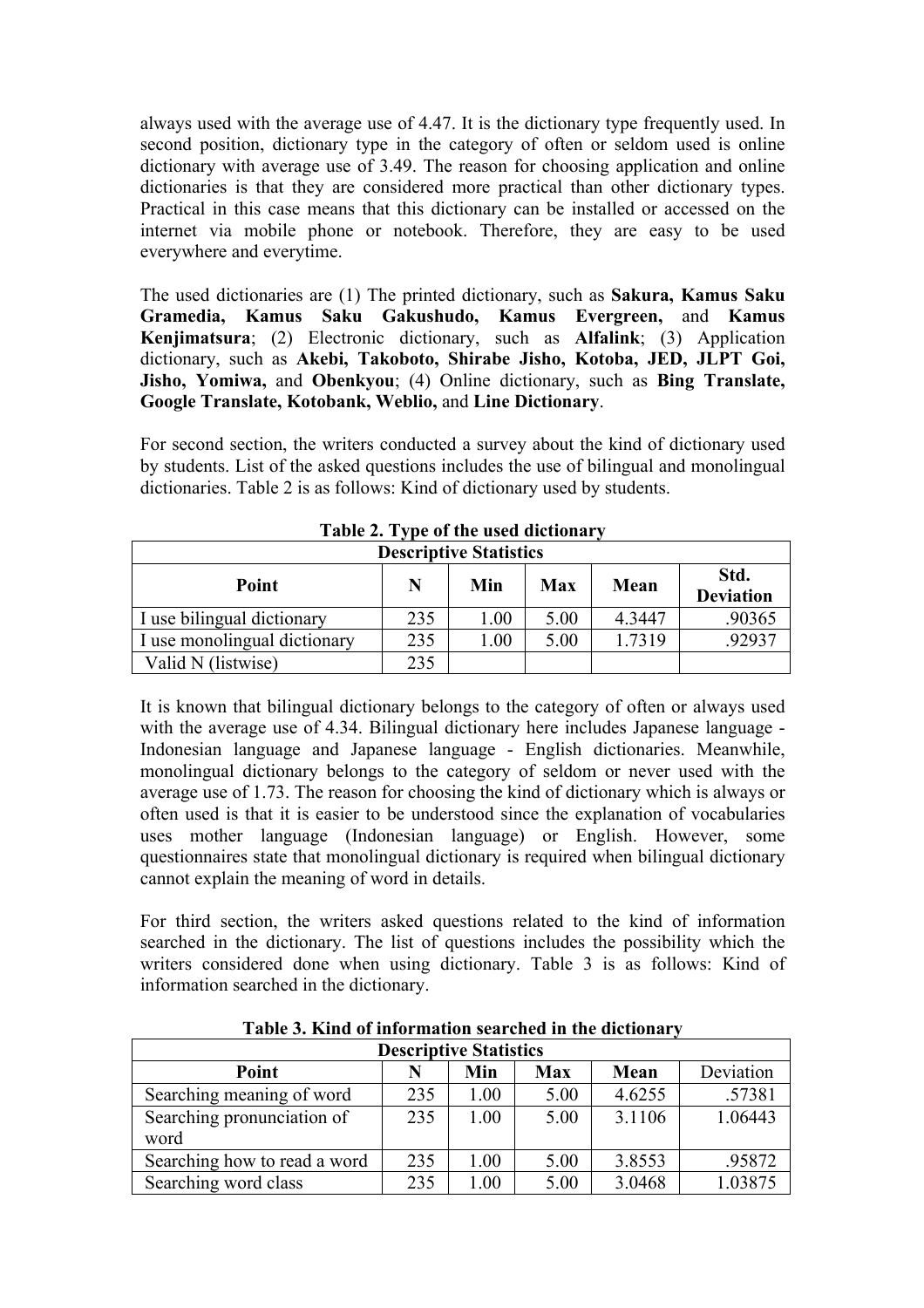| Searching transitive and   | 235 | 1.00 | 5.00  | 2.9404 | 1.10779 |
|----------------------------|-----|------|-------|--------|---------|
| intransitive verbs         |     |      |       |        |         |
| Searching synonym and      | 235 | 1.00 | 5.00  | 2.6468 | .95112  |
| antonym                    |     |      |       |        |         |
| Searching basic word       | 235 | 1.00 | 22.00 | 3.8000 | 1.56838 |
| Searching the example of   | 235 | 1.00 | 5.00  | 3.5745 | .98590  |
| using word in sentence     |     |      |       |        |         |
| Searching idiom or proverb | 235 | 1.00 | 5.00  | 2.2128 | 1.03643 |
| Searching compound word    | 235 | 1.00 | 5.00  | 2.2298 | .91425  |
| Searching grammatical      | 235 | 1.00 | 5.00  | 2.5106 | 1.10307 |
| function of a word         |     |      |       |        |         |
| Searching origin of word   | 235 | 1.00 | 5.00  | 2.1362 | 1.08139 |
| Valid N (listwise)         | 235 |      |       |        |         |

It is known that information seldom or sometimes searched in the dictionary is the origin of word, idiom or proverb, compound word, synonym and antonym, grammatical function of a word, transitive and intransitive verbs with average value between 2.13 - 2.94. Meanwhile, information sometimes or often searched in the dictionary is word class, word pronunciation, the use of word in sentence, basic word, how to read word with average value of 3.05 - 3.85. Meanwhile, what belongs to the category of frequently or often searched is the meaning of word with average value of 4.63.

In fourth section, the writers asked question related to the difficulty when using dictionary. The list of question is compiled based on the possibility which will be met when using dictionary. Table 4 is as follows: The difficulties found when using dictionary.

| <b>Descriptive Statistics</b>  |     |      |            |        |           |  |  |
|--------------------------------|-----|------|------------|--------|-----------|--|--|
| Point                          | N   | Min  | <b>Max</b> | Mean   | Deviation |  |  |
| Must know how to read kanji    | 235 | 1.00 | 5.00       | 3.6723 | .98226    |  |  |
| first                          |     |      |            |        |           |  |  |
| Must convert word into the     | 235 | 1.00 | 5.00       | 2.9574 | 1.08914   |  |  |
| dictionary form                |     |      |            |        |           |  |  |
| Must understand context of the | 235 | 1.00 | 5.00       | 3.3064 | .99129    |  |  |
| word use in sentence           |     |      |            |        |           |  |  |
| Example of how to use word is  | 235 | 1.00 | 5.00       | 3.2851 | .88650    |  |  |
| not enough or none at all      |     |      |            |        |           |  |  |
| Vocabularies are not found in  | 235 | 1.00 | 5.00       | 2.8936 | .92066    |  |  |
| the dictionary                 |     |      |            |        |           |  |  |
| The meaning of word in         | 235 | 1.00 | 5.00       | 2.8553 | .94977    |  |  |
| dictionary is not accurate     |     |      |            |        |           |  |  |
| It is difficult to find the    | 235 | 1.00 | 5.00       | 3.3447 | .81932    |  |  |
| specific explanation about a   |     |      |            |        |           |  |  |
| word                           |     |      |            |        |           |  |  |
| Cannot understand meaning or   | 235 | 1.00 | 5.00       | 2.8936 | .85819    |  |  |
| definition of word             |     |      |            |        |           |  |  |
| It requires time to search     | 235 | 1.00 | 5.00       | 3.1404 | .99650    |  |  |

# **Table 4. The difficulties found when using dictionary**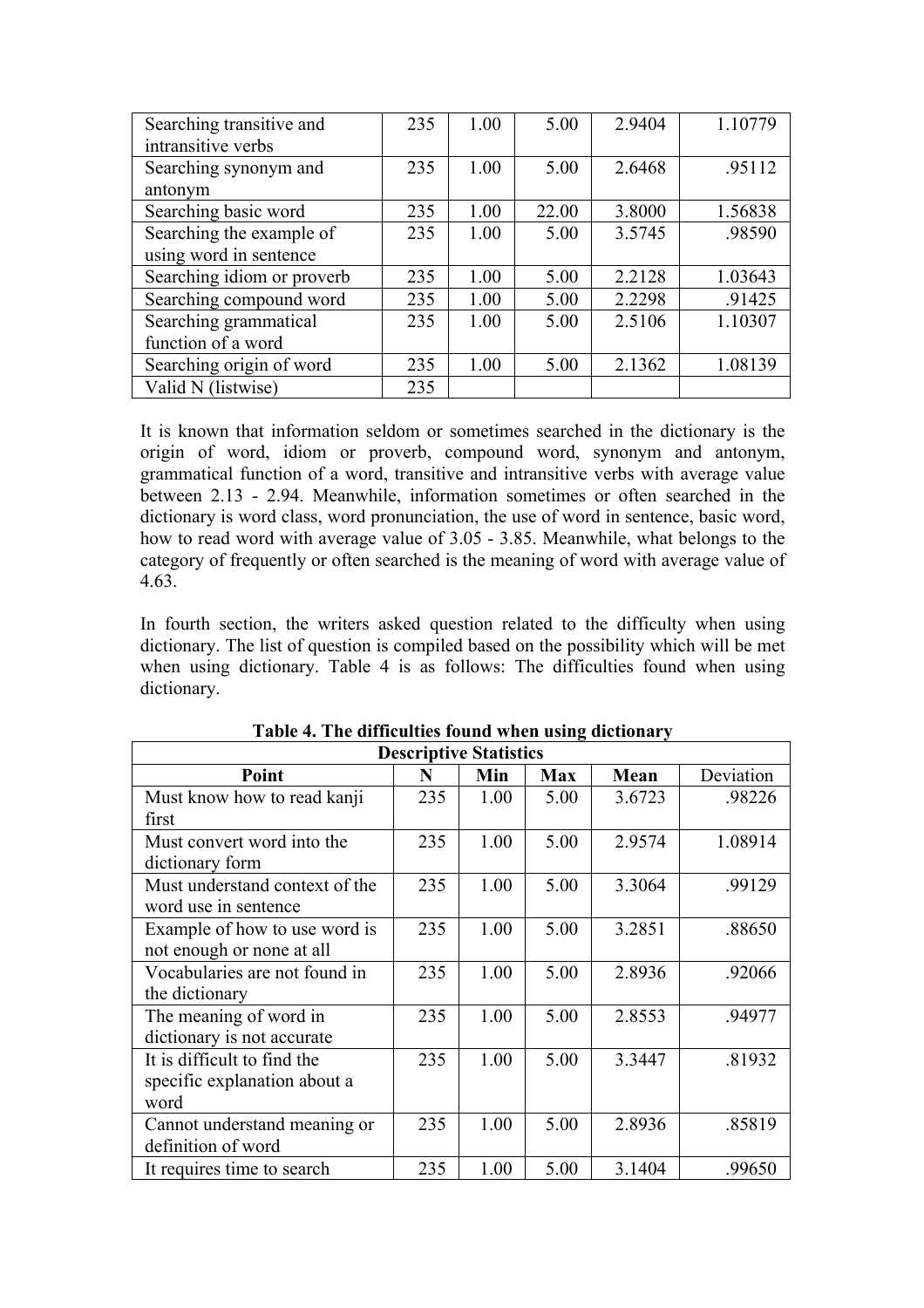| meaning of word in the<br>dictionary                             |     |      |      |        |        |
|------------------------------------------------------------------|-----|------|------|--------|--------|
| Cannot understand the<br>explanation about word<br>pronunciation | 235 | 1.00 | 5.00 | 2.6766 | .91852 |
| Valid N (listwise)                                               | 235 |      |      |        |        |

The difficulties in the category of seldom or sometimes found are inability to understand the explanation about word pronunciation, meaning of word in the dictionary which is not accurate, the vocabulary which is not found in the dictionary, inability to understand meaning or definition of word, and obligation to change word into the form of dictionary with average value of 2.68 - 2.96. Furthermore, the difficulty in the category of seldom or often found is that it requires time to search the meaning of word in the dictionary, the example on how to use word is not enough or none at all, the learners must understand the context in the word use in sentence, it is difficult to find specific explanation about word, and learners must know how to read kanji first with average value between 3.14 and 3.67.

# **4. Finding and Discussion**

Based on the result of questionnaire elaborated in the aforementioned research result, it is known that the types of dictionaries frequently used by students of Japanese Literature Study Program or Brawijaya University are application and online dictionaries. These dictionaries are more practical and easier to access on the internet through mobile phone or laptop. Besides, these dictionary types have advantages, such as the search of word with character of alphabet, so it does not require writing kanji, many examples of the use of word in sentence, feature to listen to word pronunciation, and translation of word in a short time. However, there are some functions of dictionary in form of a book which cannot be accommodated by application and online dictionaries. For example, the example of word in application and online dictionaries are seldom difficult to be understood since it is not acceptable grammatically in Japanese language. Dictionary in form of book or electronic dictionary is now less popular among students since it requires time when searching word and is heavy. However, dictionary in form of book is still used when application or online dictionary is considered unable to give the searched information. Meanwhile, almost nobody uses electronic dictionary.

The kind of dictionary most frequently used by the students of Japanese Literature Study Program is bilingual dictionary, such as Japanese language - Indonesian language dictionary or Japanese language - English dictionary. The reason for choosing this kind of dictionary is that it is easier to be understood by the learner. The users of bilingual dictionary are found in all classes from basic to intermediate level. However, the most dominant users are students of 2017-2016 classes who belong to basic - intermediate level. Meanwhile, the users of monolingual dictionary, from students of 2014-2015 classes belong to the upper middle level. It is in accordance with the statement of Imai (2010) in which the use of monolingual dictionary is limited on learners of high level.

The kind of information most frequently searched in the dictionary is the meaning of word, how to read word, basic word, and the use of word in sentence. The searched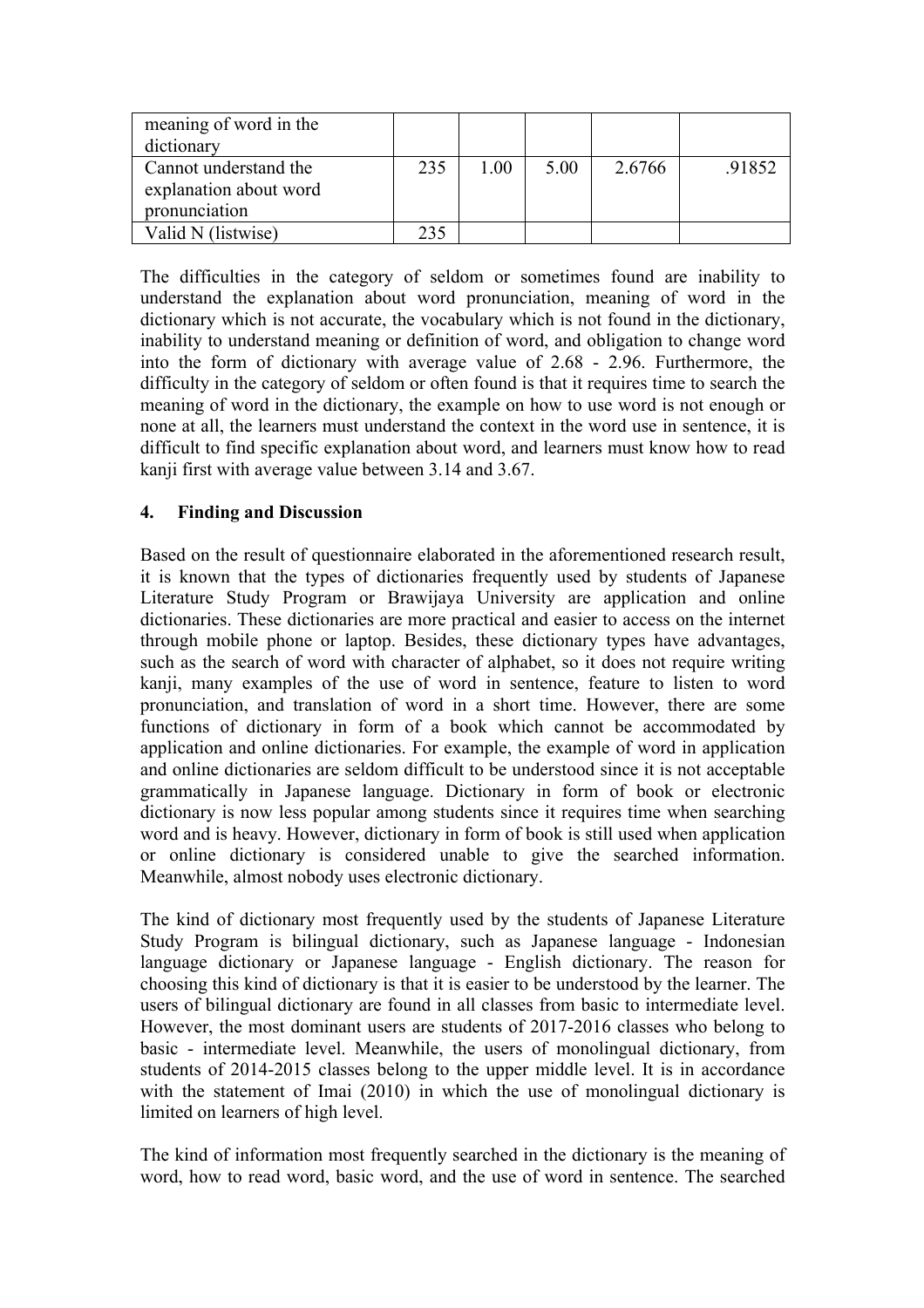information is often found when learning four language skills (reading, writing, listening, speaking). Furthermore, the information most rarely searched in the dictionary is the origin of word, idiom or proverb, compound word, and grammatical function. The information is seldom searched since the students also seldom find the problem. When finding a problem, students tend to ask to lectures or native speakers. In fact, the more frequent students use dictionary, the more skillful they are in finding several information in the dictionary.

The difficulty which is often found when using dictionary is how to read kanji first. However, it is reasonable since Indonesian learners use alphabet, not kanji. Therefore, students require longer time when searching the meaning of word in the dictionary. Besides, the difficulty which is frequently found is to find the less specific explanation about a word since the used dictionary is bilingual dictionary. Therefore, the explanation is seldom less complete. Understanding the context of a word in sentence is a difficulty when using dictionary. One of the examples is to find the meaning of "to take money (in ATM), the used verb should be *orosu* / 下ろす or *hikidasu /* 引き出す. However, students often use the verb *toru /* 取る since they directly translate the word "to take" from Indonesian language to Japanese language. In fact, many words in Japanese language mean to take. In the questionnaire distributed to students of 2017 and 2016 classes, it is found that the students still experience difficulty in converting word into the form of dictionary, while for students of 2015 and 2014 classes, this difficulty is seldom found.

# **5. Conclusion and Suggestion**

The questionnaire shows the result that the skill of students when using dictionary can be considered inadequate. It becomes the concern of writers as teachers to improve the skill in using dictionary. Therefore, from the research result, writers propose some recommendations as follows:

- (1) Providing understanding about kind and function of dictionary;
- (2) Suggesting dictionary with some advantages as stated by Nation (in Hamouda, 2013), such as many words, clear definition, many examples of sentence, information related to grammar and collocation, word pronunciation, information related to context in using the word, information about frequency of the word use, information regarding the related word;
- (3) Giving opportunity to the students to learn the skill required to use dictionary with the help of teacher.
- (4) Providing specific training to achieve this purpose. For example, giving task or exercises in class and home which encourage students to use several dictionary types (Al-Darayseh, 2013). If the intensive specific training is given to students, the purpose in improving skill in using dictionary will be achieved (Chi, 1998) and Liu (2014).
- (5) Giving insight to students in checking monolingual dictionary instead of bilingual dictionary. Although this kind of dictionary is difficult to use for students at basic and intermediate levels, when it is often used, the Japanese language skill and capability in using this dictionary will be improved.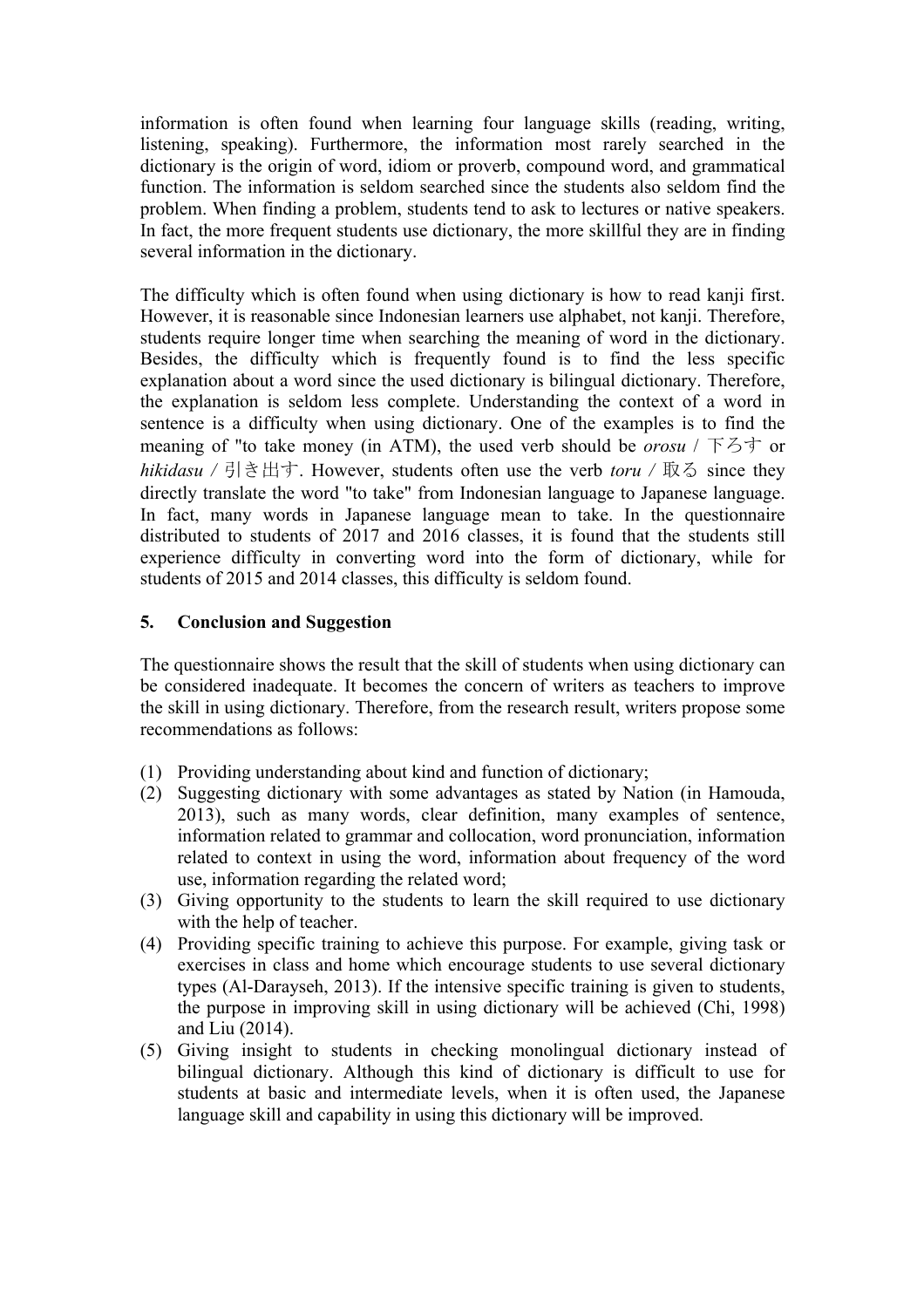### **References**

Al-Darayseh, A.-M. A. (2013). Activation of Using English Dictionaries by English Majors at Al-Imam University: Uses, Difficulties, and Types of Used Dictionaries. *Theory and Practice in Language Studies*. https://doi.org/10.4304/tpls.3.3.423-429

Al-homoud, F., & Arabia, S. (2017). Dictionary Use by Saudi EFL University Preparatory Program Students, *9*(4), 15–27. https://doi.org/10.5296/ijl.v9i4.11103

Chi, M. L. A. (1998). Teaching dictionary skills in the classroom. *Euralex" 98 Actes/Proceedings. Liege: Université de Liège.*

Dashtestani, R. (2013). EFL teachers' and students' perspectives on the use of electronic dictionaries for learning English. *Call-Ej*, *14*(2), 51–65.

Davies, A., & Elder, C. (2004). The Handbook of Applied Linguistics Blackwell Publishing Blackwell Handbooks in Linguistics. *Blackwell Handbooks in Linguistics*, *17*, 866. https://doi.org/10.1002/9780470757000.ch7

Dornyei, Z. (2011). *Questionnaires in Second Language Research: Construction, Administration, and Processing*. *System* (Vol. 39). https://doi.org/10.1016/j.system.2011.06.001

Gillham, B. (2000). Developing a questionnaire. *Real World Research.* https://doi.org/10.1002/9780470024522.ch3

Hamouda, A. (2013). A Study of Dictionary Use by Saudi EFL Students at Qassim University. *Study in English Language Teaching*, *1*(1), 227–257.

Imai, S. (2010). Nihongo Gakushuu Jisho Kaihatsu no Kadai to Yoken ni Tsuite. Yamaguchi Daigaku Jinbun Gakubu Kokugo Kokubun Gakkai. Retrieved from http://www.lib.yamaguchi-u.ac.jp/yunoca/handle/C060033000007

Koca, S., Pojani, V., & Jashari-Cicko, A. (2014). Dictionary Use By Efl University Students a Case-Study At Korça University. *Mediterranean Journal of Social Sciences*, *5*(19), 74–83. https://doi.org/10.5901/mjss.2014.v5n19p74

Liu, L. (2014). The Integration of Dictionary Use Strategy Training into Basic English Class. *Theory and Practice in Language Studies*, *4*(10), 2138–2143. https://doi.org/10.4304/tpls.4.10.2138-2143

Ristek Dikti. (2017). SRV2 PDDIKTI : Pangkalan Data Pendidikan Tinggi. Retrieved March 14, 2018, from https://forlap.ristekdikti.go.id/prodi/search

Şevik, M. (2014). University Prep-school EFL Learners' Dictionary Ownership and Preferences. *14th Language, Literature and Stylistics Symposium*, *158*, 226–232. https://doi.org/10.1016/j.sbspro.2014.12.080